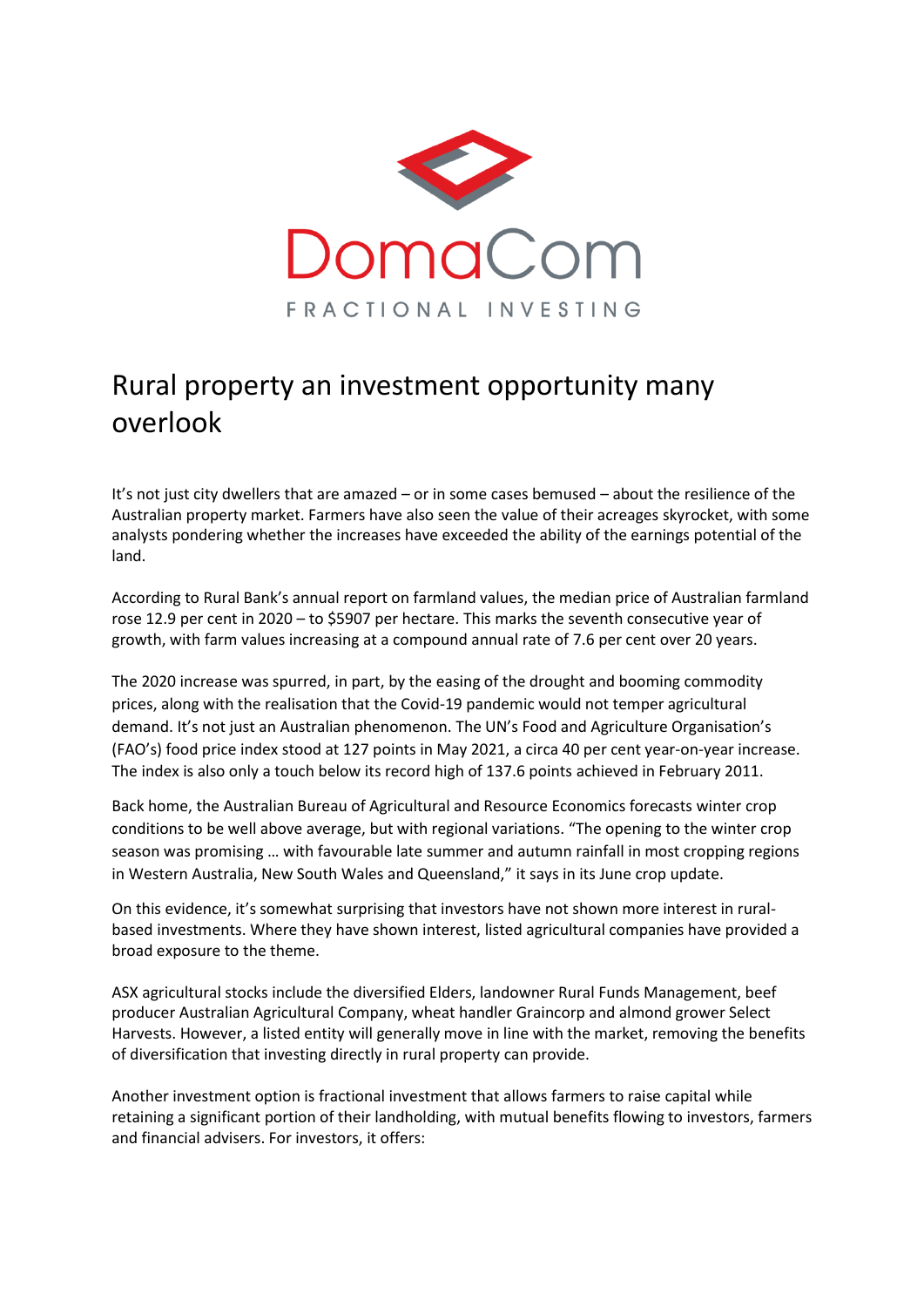- Limited funds to be spread across multiple rural property assets, providing diversification through different geographic locations and agricultural usage.
- Enables a socially responsible investment. Investing in rural property can relieve farmers of bank debt and enable them to make capital investments that improve productivity and, in turn, reinvigorate rural communities.
- Enables co-investment with the farmer. In any situation where the person driving the investment has 'skin in the game', they will work hard for positive outcomes.
- Provides security. Fractionalised property is an asset of a registered managed investment scheme and the property title is held by a registered custodian.
- Transparency. Each property asset is segregated into a sub-fund, so returns and costs pertinent to each property are kept separate and applicable to investors in that property only

For farmers, it offers:

- The opportunity to sell a portion of their equity to enable expansion and investment, which in turn provides the farm business with a mechanism to improve economies of scale
- Increased financial flexibility and security. Family-run farms have been under strain from increasing debt, which in turn limits borrowing capacity to purchase more land and grow the business.

For financial advisers:

- Fractional rural property investment provides an opportunity for Advisers to add value to clients by providing exposure to a true growth asset, one that is generally uncorrelated with other growth assets.
- They can easily invest a portion of their clients' portfolio in rural property and take advantage of this emerging thematic. A liquidity facility allows investors to trade out when they are ready to do so, subject to the availability of a buyer.
- Returns are in the order of 5% gross rent plus 7% + capital growth
- Fractional rural investment offers the potential for enhanced fees by including direct rural property investment in client asset allocation strategies.

In an Australian first, in 2017 DomaCom crowdfunded the \$858,000 purchase of Doyles, a western district beef property, delivering a 43 per cent return since inception for the 94 investors, over and above a four per cent rental yield. Since then, DomaCom has looked to continue to revolutionise farm ownership with its fractional investing model, with its Rural Farmland Strategy designed to acquire quality agricultural properties in the range of \$1 million to \$5 million.

The properties can be suitable for grazing, cropping or other areas of food production. The acquisition may be in syndication with other investors, the property vendor or a next-generation farmer.

It's an investment that won't be everyone's cup of tea. But for those interested, it's worth noting a Rural Bank report that showed there were 8187 farm deals in 2020, a 14.5 per cent increase. But this rebound was from record low levels in 2019 and the number of transactions is still about 40 per cent below the peak levels of two decades ago.